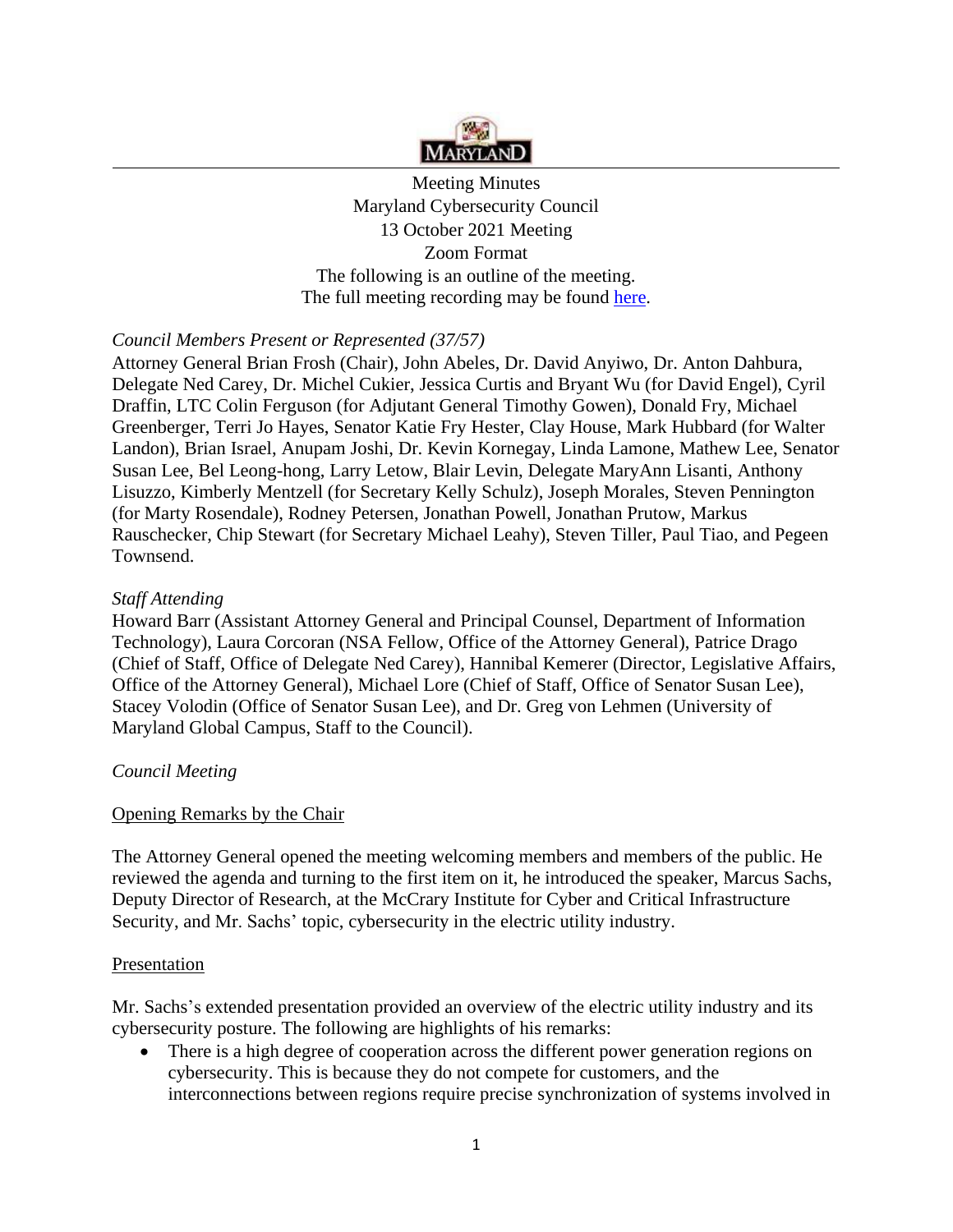power generation and distribution. Inherently, there is a strong safety culture within the industry which has come to include cybersecurity.

- distribution. These include animals, lightning strikes, and metal fatigue. Individuals have • While cybersecurity is a critical concern, utilities must deal with other threats to power been involved in copper theft and physical attacks on the utility infrastructure, such as shooting at transformers. Physical security is critical to safeguard against activists or others intending harm from accessing facilities under false pretenses (delivery person or contractor).
- • All the utilities participate in the Electric Information Sharing and Analysis Center (E-ISAC). The E-ISAC learned a lot about the Russian attack on the Ukrainian power grid. The attack was facilitated by the use of pirated Windows software that was not patched. The use of pirated software is common in many countries and creates exposure of their critical infrastructure to attack. This practice does not exist in the US power industry.
- The difficulty in recruiting and retaining cybersecurity talent in the utility industry is the same across industries in general. The talent gap is ubiquitous. There is a project underway to introduce cybersecurity into engineering curricula across the nation so that the next generation of operators will be cyber savvy. (In response to questions from Senator Lee and Rodney Petersen)
- As connected technology has evolved, cybersecurity has become more complicated. The industry has an edge challenge in which any Wi-Fi connected device—e.g., a smart meter or a smart home—can become a path to an attack. (In response to a question from Clay House).

# Business Meeting

The Attorney General confirmed that a quorum of the members was present. He called for the minutes of the 9 June 2021 meeting of the Council. The minutes were approved without objection.

# Report by Laura Corcoran, NSA Fellow to the Office of the Maryland Attorney General

 The Attorney General welcomed Ms. Corcoran to the meeting and reminded the Council that she had been working on her report on the electric utility sector serving Maryland since December of last year. He mentioned that she will be returning to the NSA in mid-December. Her overview of her report provided background on the electric utility sector, described challenges in securing the grid and highlight a few of the recommendations her report will make to enhance the cybersecurity of the sector serving the State. Her recommendations touched on regulatory goals, building cyber resiliency, adopting security by design for State-funded, grid-related projects, changes in utility reporting to the Public Service Commission, supply chain policies, and data privacy.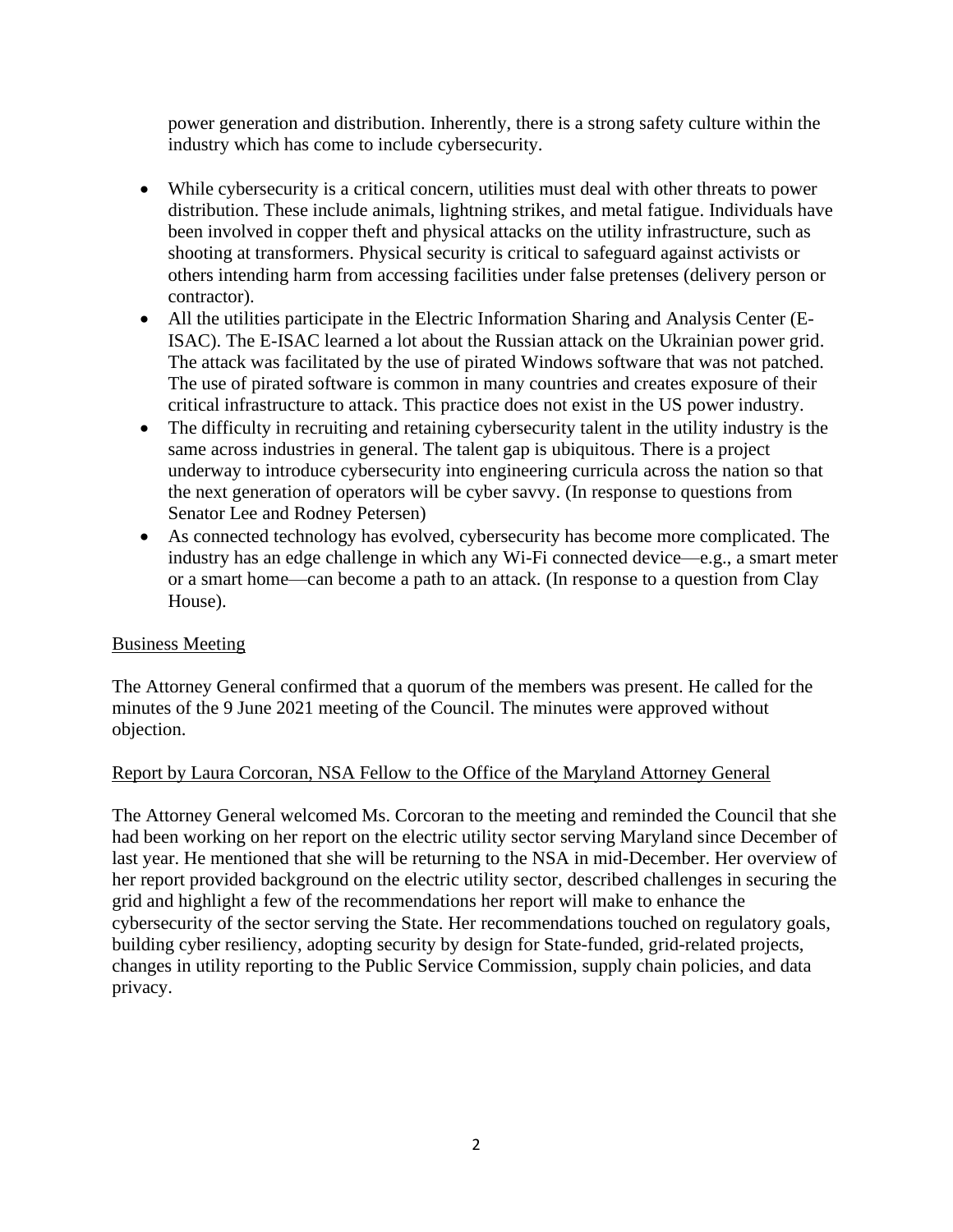#### Subcommittee Reports

Five subcommittees had reports for the Council:

*Subcommittee on Law Policy, and Legisla*tion. Speaking for herself and her co-chair, Blair Levin, Senator Lee observed that this month two bills responsive to two Council recommendations had become law. These were the ransomware bill proposed by her and Delegate Barron (SB 623/HB 425 [Criminal Law - Crimes Involving Computers]), and the State cybersecurity bill by her and Delegate Carey (SB 49/HB 38 [State Government - Department of Information Technology – Cybersecurity]. She also mentioned that she spoke at a meeting of the National Conference of State Legislators about the Maryland Online Consumer Protection Act, which had been proposed the last two sessions and would be proposed again in 2022. She noted that among other things, the bill would protect the privacy of minors.

*Subcommittee on Critical Infrastructure*. Markus Rauschecker provided an update on the additions to the repository of cyber-related resources hosted on the Council's website and curated by externs at the Center for Health and Homeland Security at the University of Maryland Law School. He also mentioned that the subcommittee continues to get updates about the cybersecurity standards work of the Emergency Numbers System Board committee on cybersecurity and to provide input into that work. He concluded by thanking Ms. Corcoran for her forthcoming report and expressed the appreciation of the subcommittee for the insights and the actionable character of its recommendations.

*Subcommittee on Education and Workforce Development.* Senator Katie Fry Hester noted that the subcommittee had met since the June Council meeting. It received a briefing by Tasha Cornish on the cybersecurity survey that the Cybersecurity Association of Maryland had done of its more than six-hundred member firms. The results underscored the challenges that firms have in finding the cybersecurity talent that they need. The workforce shortage, salaries, and need for security clearances topped the list of challenges. The Senator also mentioned that the subcommittee is looking for ways assisting industry by staging a 'match-making event' between industry and cyber job seekers at CyberMaryland or some other venue. Finally, she observed that the subcommittee continues to support the 2021 SB 902 (Economic Development - Cyber Workforce Program and Fund – Established), which will be reproposed in 2022 in some form.

*Subcommittee on Economic Development.* Ms. Bel Leong-hong mentioned that the subcommittee had recently met and that there were a number of action items that it would follow up on before the next plenary meeting. She stated that one of these items is to engage with the county economic development organizations since they are at the forefront of the economic development of the State. She also underscored that cyber workforce development is critical to the issue of economic development and that her subcommittee is supportive of the work of the Subcommittee on Education and Workforce Development.

*Subcommittee on Public and Community Outreach.* Ms. Sue Rogan updated the Council on the survey of the general population it is developing to gauge knowledge of cybersecurity hygiene. The purpose of the survey is to establish a baseline to inform future awareness raising initiatives.